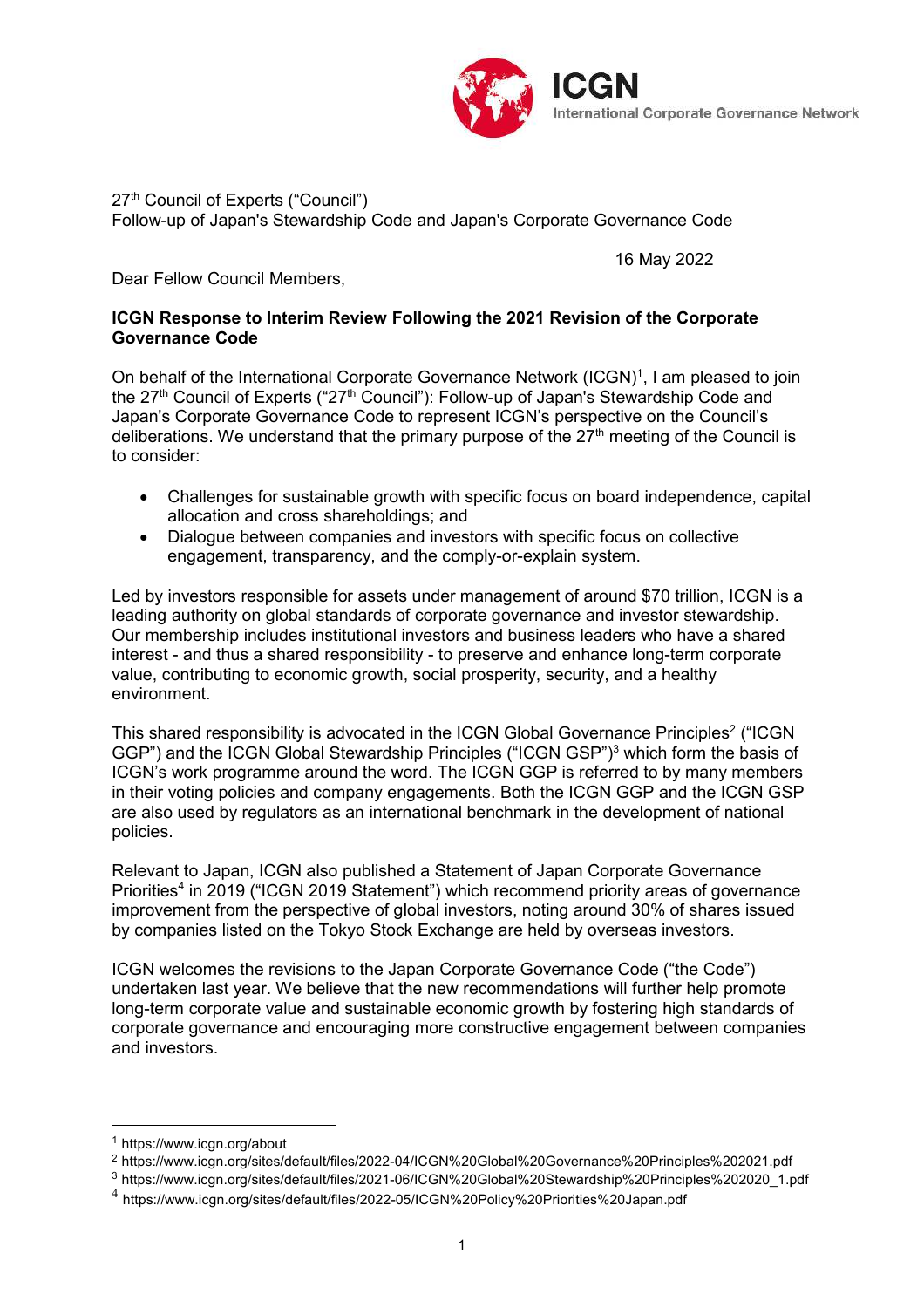We encourage continued momentum for active corporate governance reform initiatives in Japan under the Kishida Administration. This is aligned with international acceptance, developed over two decades, that effective corporate governance based on the principles of fairness, accountability, responsibility, and transparency directly contribute to successful companies and sustained long-term value creation. This requires corporate boards, management, and investors alike to focus not only on financial capital underpinning corporate success but also on sustainability related factors such as human capital and natural capital.

Going forward, we encourage JPX listed companies to adopt the Code principles into practice and disclose evidence to that effect on a comply or explain basis to shareholders and key stakeholders. To help facilitate an understanding by companies on areas of particular interest to global investors, in this letter ICGN has considered progress achieved since the Code came into effect. We have also reviewed the degree to which the corporate governance priorities outlined in ICGN's 2019 Statement appear to have been addressed. This statement to the Council therefore focuses on potential areas for continued improvement as well as celebrating progress to date.

## **1. Quantity of Independent directors**

We welcome the positive trend of more than 80% of companies listed on the JPX Prime Market to have at least one third of independent directors. Going forward, we recommend that:

- A timeframe be imposed for all Prime Market listed companies to abide by the Code requirements for one-third independent directors – for example by January 2023.
- More ambition be pursued so that all Prime Market Listed companies embrace a majority of the Board to be comprised of independent directors within a reasonable timeframe – for example by January 2025; and
- All listed companies whether in the standard or growth market to comprise at least one-third independent directors.
- The definition of independence in the JPX Listing Rules be enhanced to facilitate better disclosure around cross-shareholdings, major client and supplier relationships, business relationships, the provision of consultancy services and family ties. There should also be clarity around how long any conflicts should be absent before a board candidate can be considered independent without conflicts of interest and ties to other board members and the boards on which they serve.

## **2. Quality of Independent Directors**

Independent Directors are relied upon by investors to bring their industry knowledge and experience to the Board to assess the quality of managerial decisions, for example relating to strategic investments in fixed assets, acquisitions, research and development and human resources. We acknowledge that disclosure has improved since the Code was updated last year and recommend going forward that: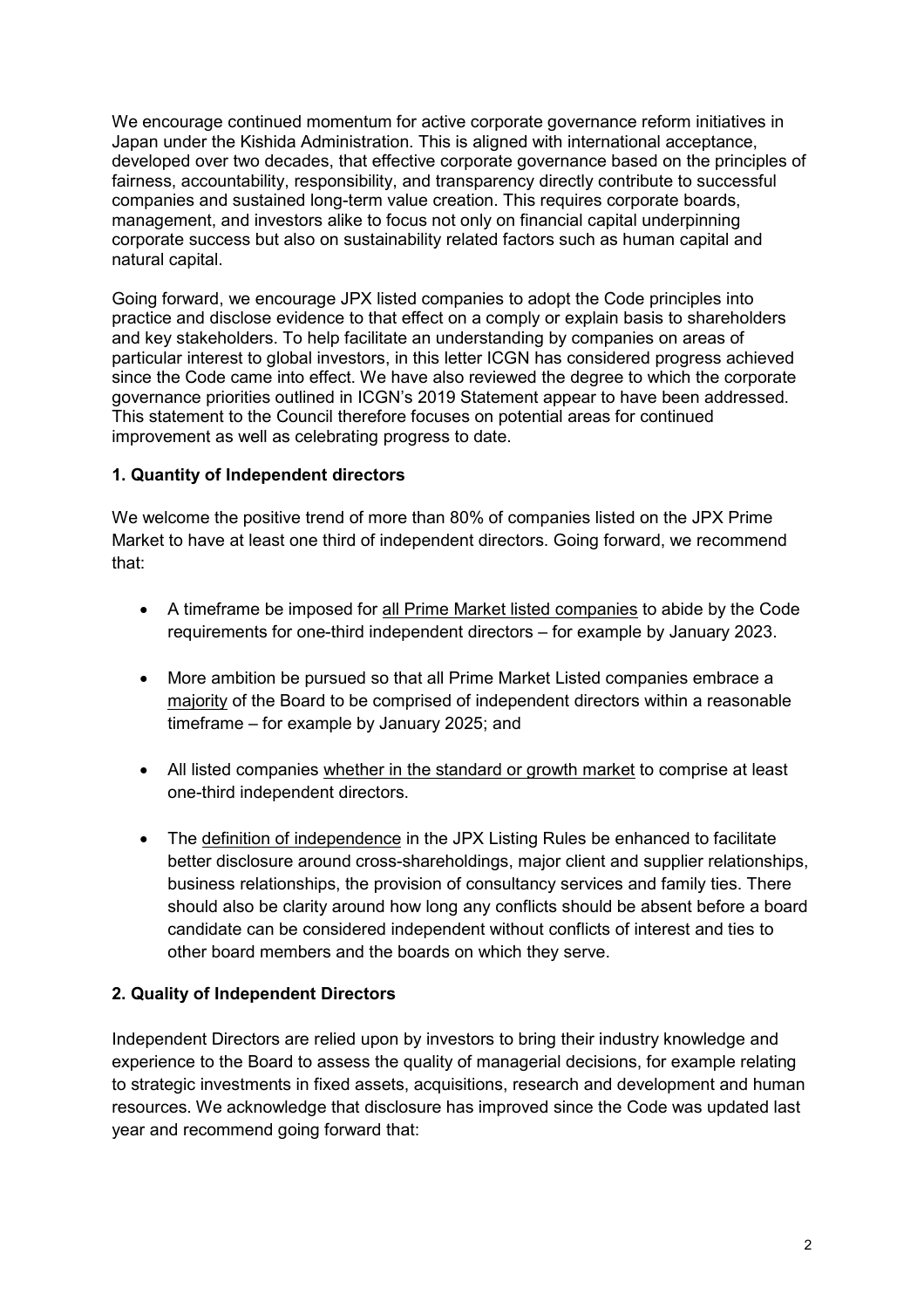- Disclosure continues to be improved around the procedures and rationale for individual director appointments including how their experience aligns with company strategy and any factors affecting their independence.
- Companies improve the usefulness of disclosing the Skills Matrix by clarifying how the attributes chosen align with the company's purpose and long-term strategy.
- Periodic external board evaluation be conducted (e.g., once every three years) and director tenure be contingent on individual performance. This acknowledges that the election/ re-election of directors by shareholders is premised on satisfactory evaluations of his or her contribution to the board.
- Disclosure around board evaluation be improved include the process for board evaluation and any material issues of relevance arising from the conclusions. More generally, the conduct of regular reviews of board / director performance may help facilitate improved board diversity, independence, and succession planning as resultant vacancies arise over time.

## **3. Diversity, equity and inclusion**

ICGN welcomes enhanced corporate disclosure in Japan around board and workforce diversity. We emphasise that the concept of diversity extends beyond gender and encompasses a range of factors including different nationalities, ethnicities, professional backgrounds, social and economic origins, and personal attributes. We also appreciate that companies should foster equity and inclusivity to ensure fair and equitable treatment of opportunities across the workforce, i.e. creating a culture in which diversity can flourish and people of different backgrounds and views feel valued.

We recommend that companies demonstrate their commitment to board diversity, equity and inclusion (DEI) in clear policies expressing goals, action plans and measurable, time-bound objectives. Corporate boards should annually report against the policy including an explanation of how this aligns with the company's purpose, strategy and succession planning for the board and workforce.

The Nomination Committee should oversee the development, publication and review of the company's DEI policies. Generally a company's CEO and senior executives are responsible for implementing the policy who can be held to account with appropriate reference to DEI in key performance indicators. Data that is useful for assessing DEI representation relates to quantitative statistics in senior management levels, new hires, promotions within the company, and evidence of initiatives which create an inclusive environment and support its employees' different requirements. This is data that companies will already likely collate and disclosure should be made in the corporate governance section of the annual report or on a company's website.

#### **4. Committee adoption**

We welcome the positive trend of around 80% of companies listed on the JPX Prime Market to have established nomination and compensation committees. Going forward we recommend that: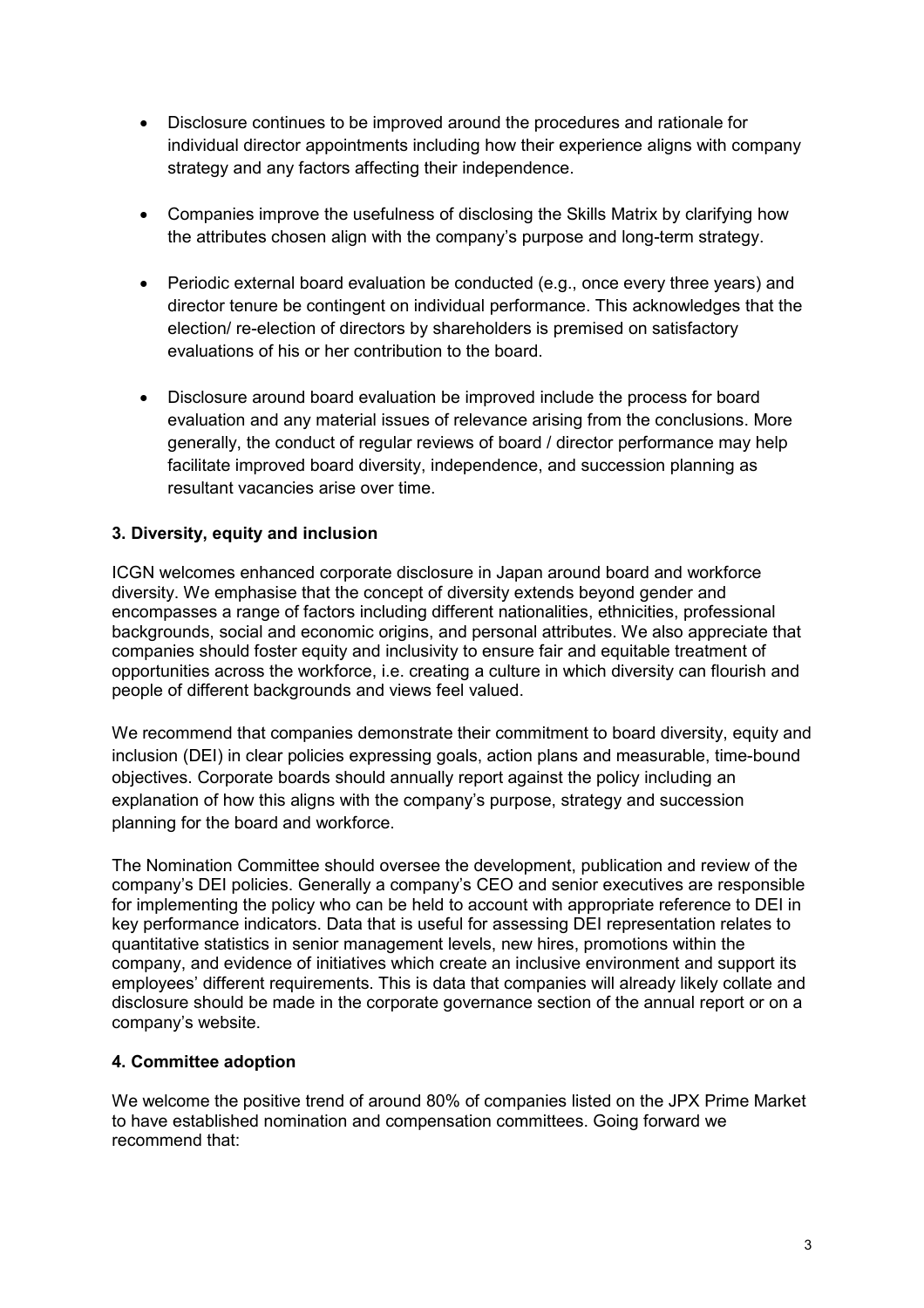All Prime Market listed companies adopt a three-committee system as an optimal governance structure with Audit and Remuneration Committees comprised fully of independent directors and the Nomination Committee being comprised of a majority of independent directors.

# **5. Capital allocation**

ICGN appreciates that companies around the world currently face a myriad of systemic risks associated with climate change, the Covid pandemic, Russia's war against Ukraine, global supply chain dissolution, energy shortages and more. We understand that it is prudent for companies to take a conservative approach to capital allocation in these challenging times to manage efficiencies, mitigate risk, and ensure resilience. However, compared to European and North American markets, JPX listed companies take a markedly risk adverse approach to capital allocation as evidenced in the continual build-up on retained earnings and cash deposits. This suggests the need for a greater awareness of Japanese companies to consider their economic profitability, and more specifically their economic returns on capital.

Boards should regularly review the company's balance sheet and how cash positions, debt and equity can be blended prudently to achieve both acceptable returns for investors, while maintaining a sufficient level of capitalisation and liquidity to provide a cushion against foreseeable systematic and unsystematic risks. "Cash" in this context includes not only cash and other liquid assets but all securities (with the exception of subsidiaries) and real estate for leasing. ICGN regards such assets as "cash" because, much like actual cash, the returns are below the economic cost of capital.

Boards should ensure that companies maintain an appropriate, but not excessive, amount of cash or other liquid assets - justifying cash holdings together with allocation of cash flows should be executed in the context of the cost of capital. Despite these challenging times, in order to continue to create long-term value, companies must also use cash reserves for investment in human resources, intellectual property, technology, research, innovation and more.

Furthermore, a clear capital allocation policy can help ensure that management is not irrationally using cash (such as rebuilding new office buildings etc.) and instead employing cash in activities which are aligned with the company's purpose and strategic objectives to generate long-term value. This will also highlight any investments in non-strategic assets that may not be core to the company's own business or sector, and which may suffer from low profitability (below the cost of capital) and be value destructive.

More generally, the oversight of a company's capital allocation policy is a key board responsibility and guides management on how cash flows are distributed between capital spending, dividends, share buybacks, executive remuneration and so on. It is therefore important that board directors are financially literate and understand the cost of capital and expected shareholder returns.

Going forward, we recommend:

• Improved disclosure around the rationale for capital allocation decisions as part of a longer-term capital allocation strategy. For example, this includes information in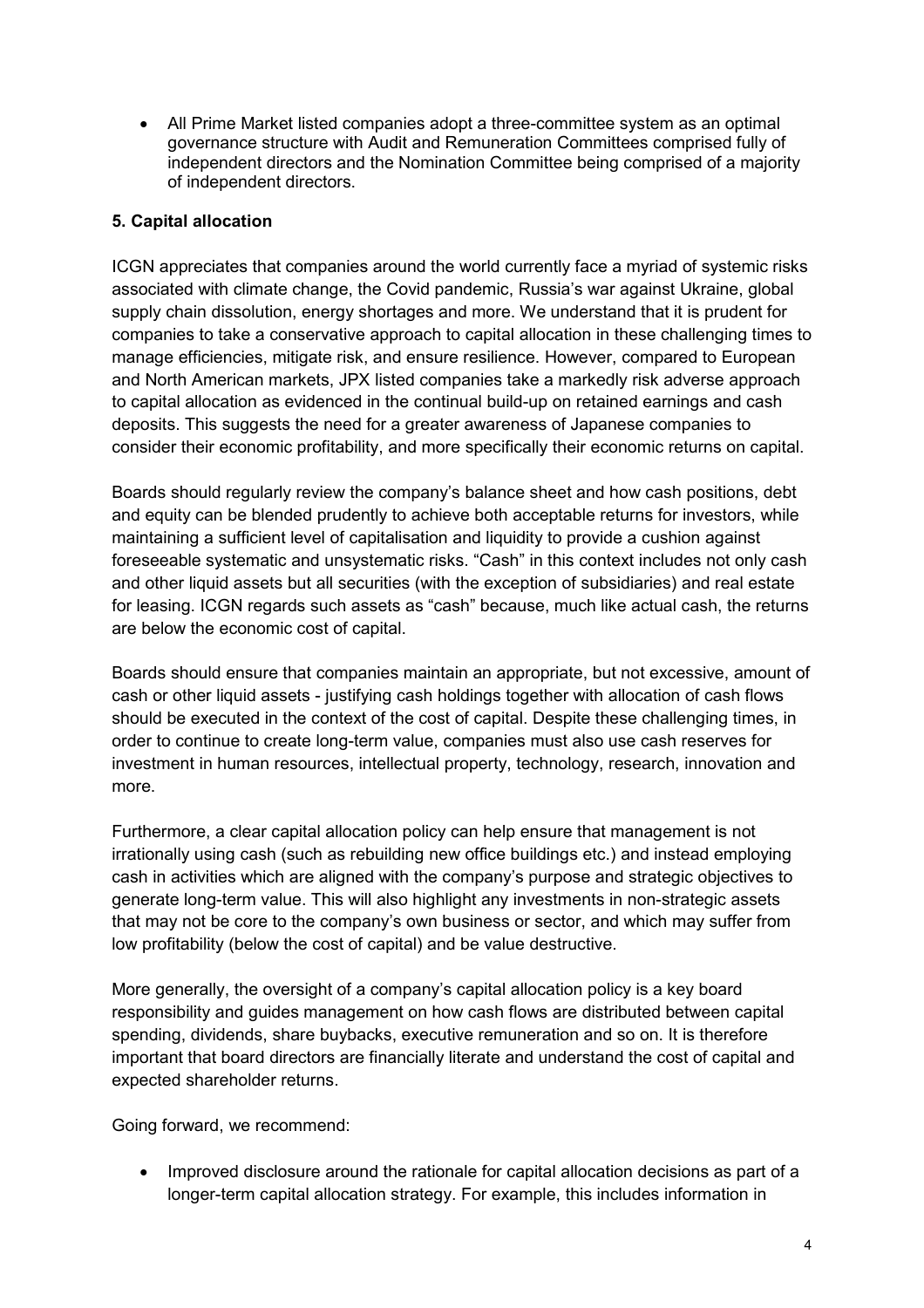relation to acquiring new businesses, making large capital investments, discontinuing existing businesses and research and development expenditure.

- Improved disclosure around the rationale for holding non-core assets whether they are in property or business units or investment securities - should be clearly explained by the board. If the rationale is insufficient, such assets should be sold and proceeds returned to shareholders or used to invest in value enhancing activities.
- Enhanced disclosure on a company's risk adjusted cost of capital (both debt and equity) relative to its returns on capital. This will help investors and boards to better understand a company's economic profitability.
- Enhanced willingness of directors on corporate boards in Japan to competently engage with shareholders on capital cost, shareholders return, growth strategy and cash usage. This includes specific disclosures of the company's calculation of its own cost of debt and equity capital, and how this relates to the company's long-term value creation, including its use of cash, debt, and equity.
- Improved disclosure around the rationale for the dividend policy and improvement around the rationale for the pay-out ratio, often determined around 30-40% and at odds of much higher pay-out ratios in other markets. Dividend policies which are overly conservative can lead to increased cash hoarding (i.e., 60-70% retained earnings) without any reasonable justification.
- Enhanced disclosure of plans related to capital allocation to address systemic risks that could harm sustainable value creation over time. Reporting to shareholders and stakeholders on these risks serves the company and its investors, and shows the board is approaching capital allocation as a business strategy.

## **6. Cross shareholdings**

ICGN welcomed the revisions to the Code requiring companies to disclose their policies and rationale for cross-shareholdings as well as an annual assessment of the costs and benefits and how that impacts a company's cost of capital. We recognise that most corporate shareholdings in Japan are in the form of holdings in subsidiaries and affiliates. This is distinct from 'strategic equity' holdings, and the relatively smaller proportion of 'crossshareholdings' – both types of which ICGN recommends should be unwound so that corporate boards in Japan are more accountable to shareholders.

While disclosure around cross-shareholdings in Japan has improved particularly in the banking sector, we observe that many companies in Japan refer to the purpose for holding cross-shareholdings being to "smooth business relations" or "maintain / expansion of business transactions". We respectfully submit that this kind of rationale is insufficient and going forward it would be helpful if companies provided more information around:

- The nature of the cross-shareholding, for example if they are a parent company, subsidiary, or supplier.
- The rationale for the cross-shareholdings notably, companies should not obfuscate cross-shareholdings by recognising them in the pure investment category, which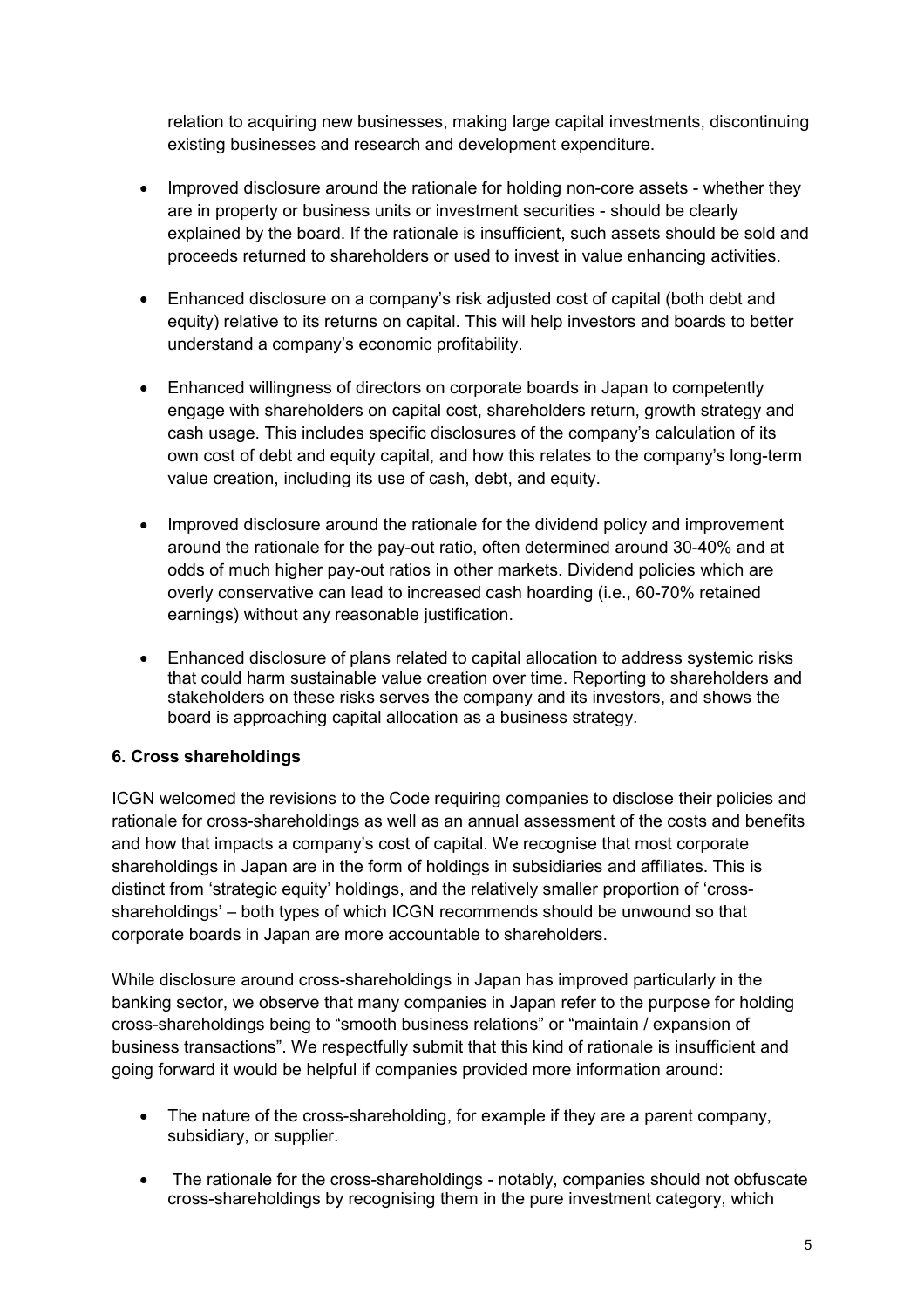would also increase the weight in the revised TOPIX index - where the purpose of cross-shareholding is changed to pure investment, the shares should be sold in one year.

- How cross-shareholdings will be reduced or eliminated over a specified time-period.
- The top 60 cross-shareholdings by value as well as the total number, not only in the Annual Securities Report to be published before the AGM, but also on the company's website in English.

### **7. Corporate governance disclosure**

More generally, we emphasise that the system of comply or explain is only effective if corporate governance information is accessible to investors in an efficient and transparent manner. In this regard, we repeat ICGN's request to the FSA and other relevant authorities in Japan, to centralise corporate governance disclosure in a single source in the Securities Report (Yuho) and for this information to be available in English.

Crucially we recommend that the Securities Report (Yuho) is published before the Annual General Meeting to ensure that investors have access to the information required to determine voting decisions. This included information around the corporate business model, corporate strategy, audited financial results, Key Audit Matters and cross-shareholdings.

Going forward we recommend that:

- AGM Notices and the Securities Report are published at least 30 days in advance of the AGM.
- Companies move their respective record dates from March to April to the allow AGMs to be held in July and avoid the current challenge of AGM clustering in June.
- JPX Prime Market listed companies provide English translation for both the Securities Report and Notice of AGM.

#### **8. Sustainability disclosure**

In 2021 several important developments took place in the harmonisation of sustainability reporting standards - the establishment of the International Sustainability Standards Board, a cooperation agreement between the European Financial Reporting Advisory Group and the Global Reporting Initiative, the continued development of the Sustainability Standards Board of Japan, and national efforts to expedite reporting aligned with the Taskforce for Climate Related Financial Disclosures, including in the Japan Code.

ICGN welcomes all of these initiative as we work towards the achievement of high-quality global sustainability reporting standards across borders, alongside standards on financial statements. This will enable better investment decision-making through consistent, comparable, and verifiable disclosure across sectors, markets, and industries.

In the case of Japan, we recommend that sustainability information be disclosed in the annual securities report (Yuho) where the information is material to corporate strategy and corporate management, as well as in other voluntary corporate disclosure materials more extensively.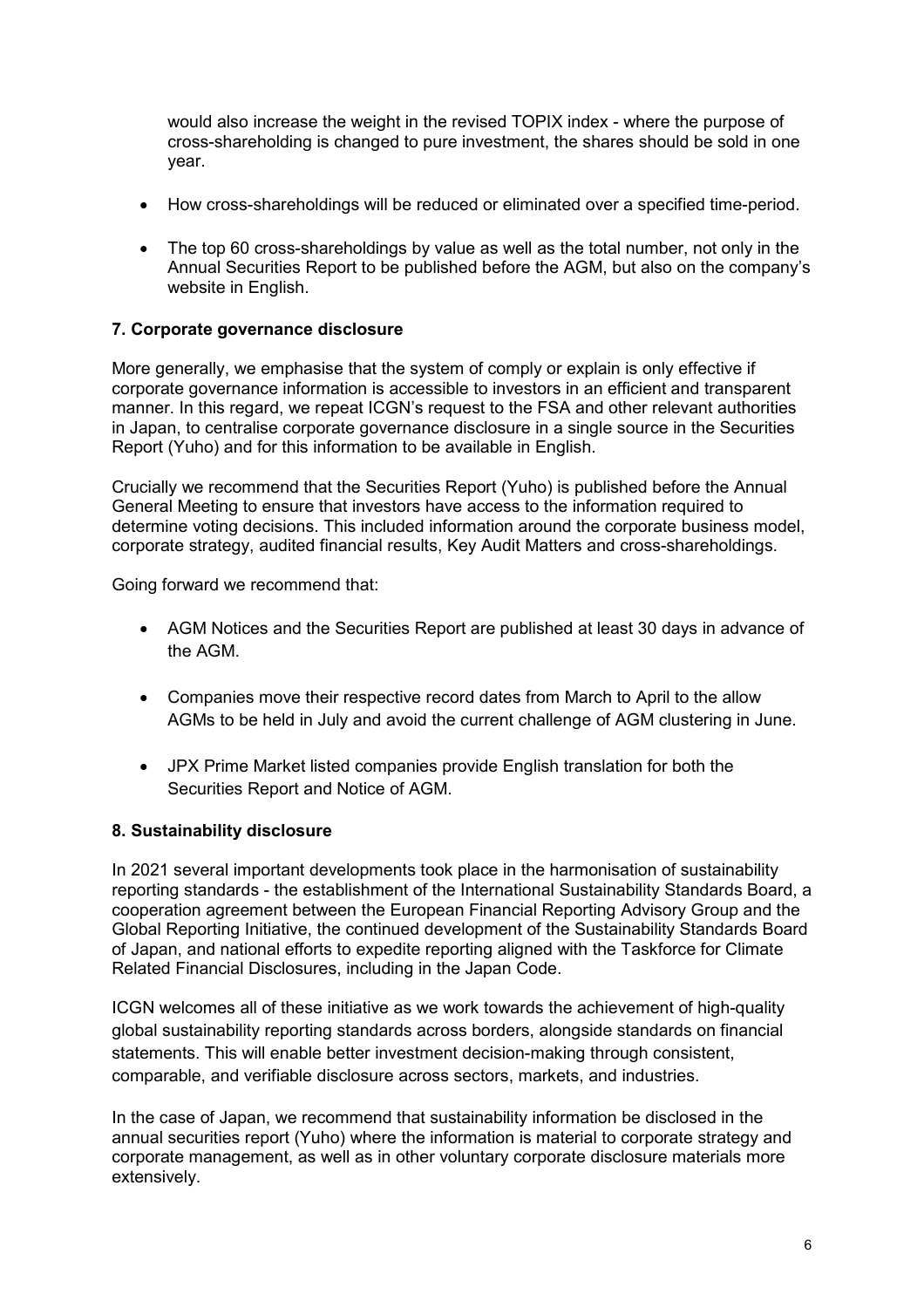### **9. Collective engagement**

ICGN Members would welcome further clarity around their ability to act collaboratively with other investors without being considered a 'concert party' to improve the governance and sustainability of investee companies in Japan. It would therefore be helpful for the FSA to publish guidance on what constitutes acceptable engagement subjects to ensure they will not breach rules regarding collective holding thresholds above which would trigger onerous reporting requirements.

As suggested by ICGN at previous Council meetings held in 2019, the publication of guidance such as the list from the European Securities Markets Authority might help to give investors more confidence in being able to engage constructively with Japanese companies. It is a public statement made under the European Takeover Bids Directive (Directive 2004/25/EC) which indicates a list of activities indicating that co-operation by investors will not lead to a conclusion that the shareholders are acting in concert. This includes voting on proposals relating to directors' remuneration, capital and financial policies, the environment or any other matter relating to social responsibility.

#### **10. Enhancing dialogue between companies and investors**

As noted at the start of this letter, board directors and institutional investors share a mutual responsibility to preserve and enhance long term corporate value which is facilitated through effective corporate governance and investor stewardship practices. In doing so, corporate boards hold management to account by offering strategic direction, risk oversight, financial discipline, reporting and managerial oversight. Simultaneously, investors are responsible for holding boards to account, on behalf of their beneficiaries, through the exercise of company monitoring, voting and engagement. It is imperative that's both parties embrace their respective roles and enter into meaningful dialogue in pursuance of these responsibilities.

This dialogue is facilitated through a 'comply or explain' system – usually set out in Stock Exchange Listing Rules or in the law – which requires companies to apply corporate governance principles and practices as described in a national code and to disclose to investors how they have done so.

For the 'comply or explain' system to work effectively, companies should have a good reason to deviate from a particular code recommendation and disclose this to investors. Explanations from companies for the deviations should be meaningful and provide investors with a clear reason for the alternative approach and the impact that this may have.

For investors, the comply or explain system assumes they will make informed use of their shareholder rights and effectively exercise their share-ownership responsibilities in the oversight of corporate governance. Investors are expected to carefully consider deviations to the code explanations and pay due regard to individual company circumstances – i.e., avoid a box ticking approach. They should also provide feedback to companies regarding their opinion on code deviations which may influence their voting decisions. This premise is described in Principle 3.4 of the ICGN Global Stewardship Principles:

*"Investors should develop an understanding of the company's corporate governance practices and consider the quality of company reporting against relevant national or international codes, including the explanations given for any deviations from relevant corporate governance codes. Investors should also understand the specific circumstances of the investee company, taking into account the legal environment, cultural norms and ownership characteristics.*